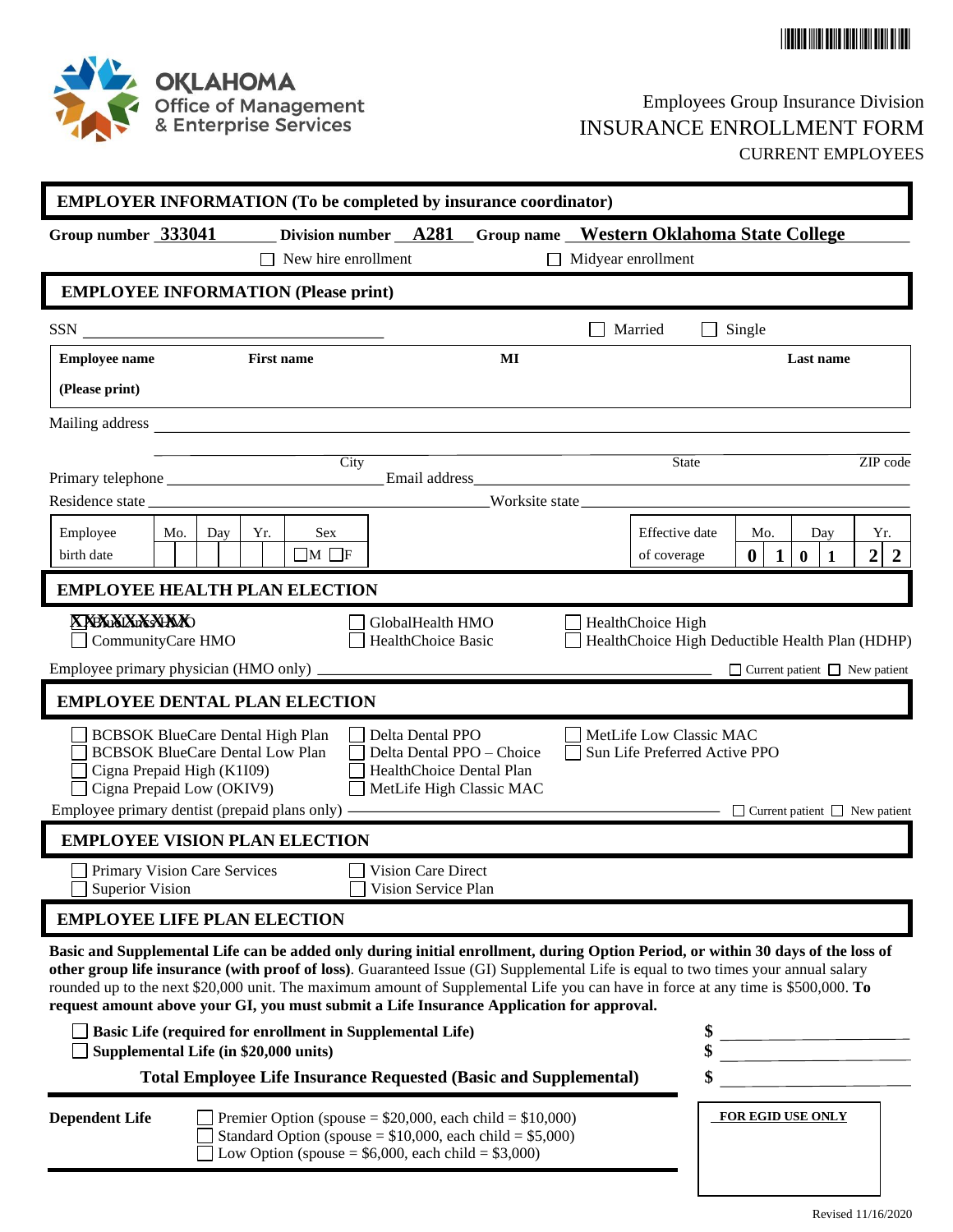| <b>HEALTHCHOICE DISABILITY</b> (Available only to certain county employees) |
|-----------------------------------------------------------------------------|
|-----------------------------------------------------------------------------|

|              | $SPOUS E^* \square$ Health                 | Name                                                                                                                                                                                                                                                                                                                                                                                                                                           |                                       |
|--------------|--------------------------------------------|------------------------------------------------------------------------------------------------------------------------------------------------------------------------------------------------------------------------------------------------------------------------------------------------------------------------------------------------------------------------------------------------------------------------------------------------|---------------------------------------|
|              | Dental                                     |                                                                                                                                                                                                                                                                                                                                                                                                                                                | $\Box$ Female<br>Male                 |
|              | Vision                                     |                                                                                                                                                                                                                                                                                                                                                                                                                                                | New patient                           |
|              | Dependent Life                             | Primary dentist<br><u>Filmany</u>                                                                                                                                                                                                                                                                                                                                                                                                              | $\Box$ Current patient<br>New patient |
|              |                                            | *Does your spouse currently have coverage through EGID? $\Box$ Yes $\Box$ No (If yes, list name and SSN above.)                                                                                                                                                                                                                                                                                                                                |                                       |
|              |                                            |                                                                                                                                                                                                                                                                                                                                                                                                                                                |                                       |
| <b>CHILD</b> | Health                                     | Name                                                                                                                                                                                                                                                                                                                                                                                                                                           |                                       |
|              | Dental                                     |                                                                                                                                                                                                                                                                                                                                                                                                                                                | $\Box$ Male<br>$\Box$ Female          |
|              | Vision                                     |                                                                                                                                                                                                                                                                                                                                                                                                                                                | $\Box$ Current patient<br>New patient |
|              | Dependent Life                             | Primary dentist                                                                                                                                                                                                                                                                                                                                                                                                                                | Current patient<br>New patient        |
| <b>CHILD</b> | Health                                     | Name                                                                                                                                                                                                                                                                                                                                                                                                                                           |                                       |
|              | Dental                                     |                                                                                                                                                                                                                                                                                                                                                                                                                                                | $\Box$ Male<br>$\Box$ Female          |
|              | Vision                                     |                                                                                                                                                                                                                                                                                                                                                                                                                                                | $\Box$ Current patient<br>New patient |
|              | Dependent Life                             |                                                                                                                                                                                                                                                                                                                                                                                                                                                | $\Box$ Current patient<br>New patient |
|              |                                            |                                                                                                                                                                                                                                                                                                                                                                                                                                                |                                       |
| <b>CHILD</b> | Health                                     |                                                                                                                                                                                                                                                                                                                                                                                                                                                |                                       |
|              | Dental                                     |                                                                                                                                                                                                                                                                                                                                                                                                                                                | $\Box$ Female<br>    Male             |
|              | Vision                                     |                                                                                                                                                                                                                                                                                                                                                                                                                                                | $\Box$ Current patient<br>New patient |
|              | Dependent Life                             | Primary dentist                                                                                                                                                                                                                                                                                                                                                                                                                                | $\Box$ Current patient<br>New patient |
|              |                                            | PLEASE USE THE DEPENDENT ATTACHMENT FORM TO LIST ADDITIONAL DEPENDENTS<br>(You can obtain this form from your insurance coordinator)                                                                                                                                                                                                                                                                                                           |                                       |
|              |                                            | I certify that all selections made on this form are true and in compliance with the Plan Guidelines for Insurance Enrollment. I agree to deliver<br>documentation that authenticates this statement to the requesting entity.                                                                                                                                                                                                                  |                                       |
|              |                                            |                                                                                                                                                                                                                                                                                                                                                                                                                                                |                                       |
|              |                                            | SPOUSE MUST SIGN IF COMMON-LAW OR EXCLUDED FROM HEALTH, DENTAL, AND/OR VISION COVERAGE.                                                                                                                                                                                                                                                                                                                                                        |                                       |
|              |                                            | COMMON-LAW SPOUSE CERTIFICATION: I certify the person listed as my spouse and we have an actual and mutual agreement<br>between ourselves to be married; that this is a permanent relationship, and our relationship is exclusive, as proven by our cohabitation as<br>spouses; and do hereby hold ourselves out publicly as married. I am aware this relationship can be dissolved only by legal divorce.                                     |                                       |
|              | Period or a change of status event occurs. | SPOUSE EXCLUSION CERTIFICATION (required only if children are covered and spouse is not): I certify that I am aware I am being<br>excluded from health, dental, and/or vision coverage as indicated on this form. I am also aware that an employee who elects to cover<br>all eligible dependent children and not their spouse will not have the opportunity to enroll their spouse until either the next annual Option                        |                                       |
|              |                                            |                                                                                                                                                                                                                                                                                                                                                                                                                                                |                                       |
|              |                                            | I certify this enrollment complies with the provisions of the employer's Section 125 Plan or, if no 125 Plan is offered, complies with new<br>hire or allowed midyear coverage enrollments as defined by Title 26, Section 125, of the Internal Revenue Codes (as amended) and pertinent<br>regulations. I further certify that on this date, this employee's annual salary listed below (if required) is correct to the best of my knowledge. |                                       |
|              |                                            |                                                                                                                                                                                                                                                                                                                                                                                                                                                |                                       |
|              |                                            | Employee's annual salary (Required for Supplemental Life in excess of \$20,000) \$                                                                                                                                                                                                                                                                                                                                                             |                                       |
|              |                                            | Insurance Coordinator signature<br>(Must be signed by insurance coordinator to be valid) Date                                                                                                                                                                                                                                                                                                                                                  |                                       |